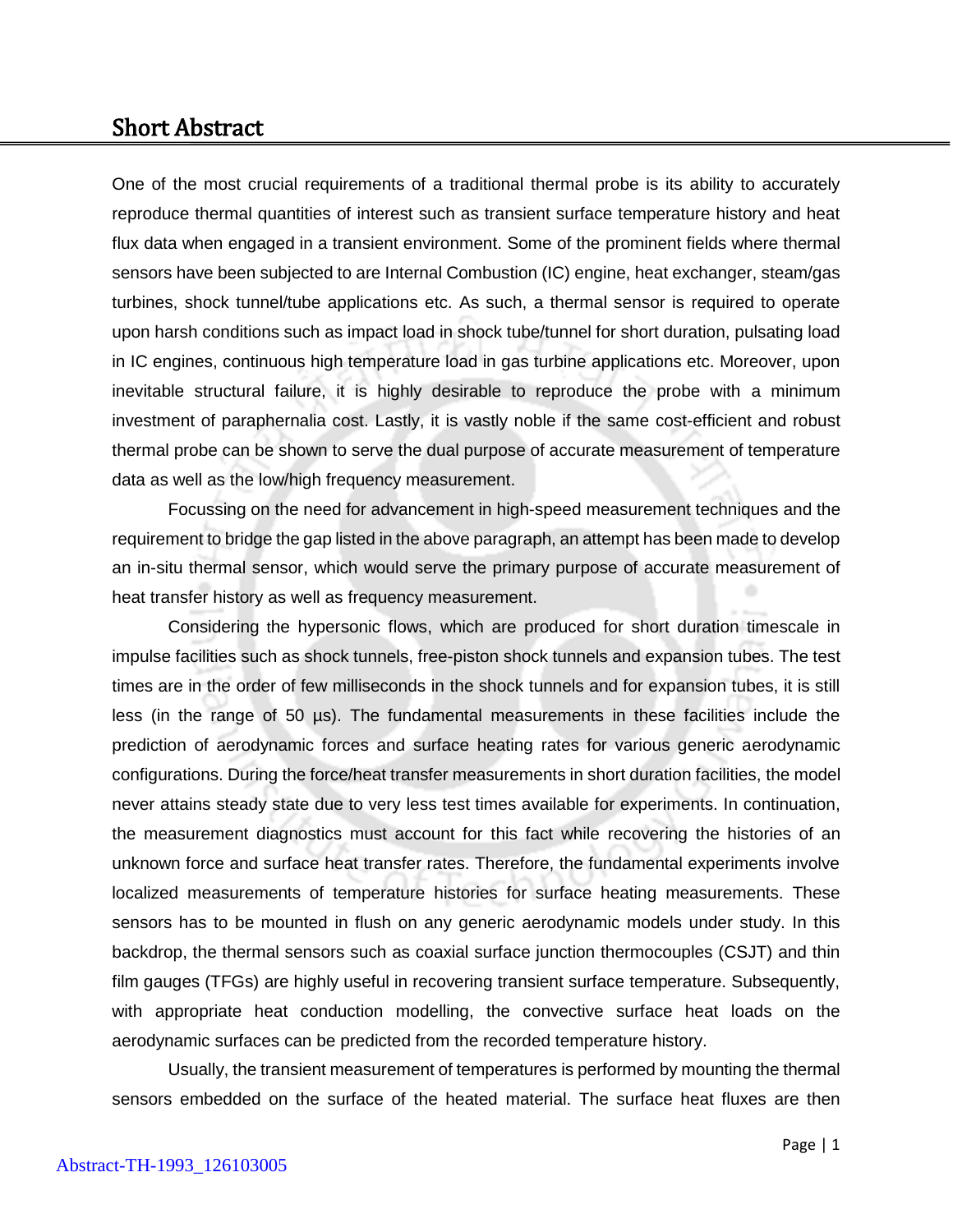estimated from the temperature history, analytically/numerically by various heat transfer modelling (such as one-dimensional/ two-dimensional/axisymmetric). Moreover, there certain practical situations in which it may not be feasible to keep the thermal sensors on the surface; rather they are mounted at some interior points inside the medium, where inverse heat transfer modelling helps one to estimate the temperature history at that particular location. The thermal sensors such as coaxial thermocouples are advantageous in the manner that it can be mounted in any harsh condition. The thermocouples design involves two dissimilar metals, which are joined together to form a junction and when exposed to a temperature gradient, a corresponding voltage is generated (Seebeck effect). The voltage difference generated can be measured and the corresponding temperature gradient is estimated with the help of the sensitivity of the sensor. The purpose of this thesis is to get greater insight into the fabrication of coaxial surface junction thermocouples, which includes modelling, its calibration, XRD analysis, real-time experimental exposure for supersonic and hypersonic speed, into the internal combustion engine and lastly into the gas turbine engine applications.

Greater efforts have been laid down to acquire good expertise in the fabrication of CSJTs and ultimately develop CSJT in the form of the product. The initial phase of research includes designing of the coaxial thermocouple, which caters carrying out simulation to validate the dimension of the sensor as well as the assumption of one-dimensional heat conduction for semiinfinite theory. Further, based on the simulation results, various sensors namely, E (chromelconstantan), K (chromel-alumel), T (copper-constantan) and J (iron-constantan) types are fabricated in the laboratory. In continuation, X-Ray Diffraction (XRD) analysis has been attempted to study the deformation characteristics of the surface junction.

Further, calibration study based on known temperature and known heat flux has been performed. The known temperature based calibration (static calibration) is carried out to determine the sensitivity of the individual thermocouple using the oil-bath experimental set-up as well as the alumina-based fluidized bath. Additionally, the known heat flux based calibration included the exposure of the fabricated sensor to a known wattage of the laser source, with an intention to determine gauge response in real-time experiments.

Furthermore, few calibration methodology has been undertaken to estimate the thermal product value, which is a property of the material and is a variable under highly transient measurement. The thermal sensor does not predict heat flux directly, it rather gives the voltagetime signal, which with further post-processing gives the heat flux. The heat flux equation (Duhamel Superposition Equation) includes the thermal product value. It is highly desirable to estimate thermal product value for individual thermocouple, as uncertainties up to 25% can be